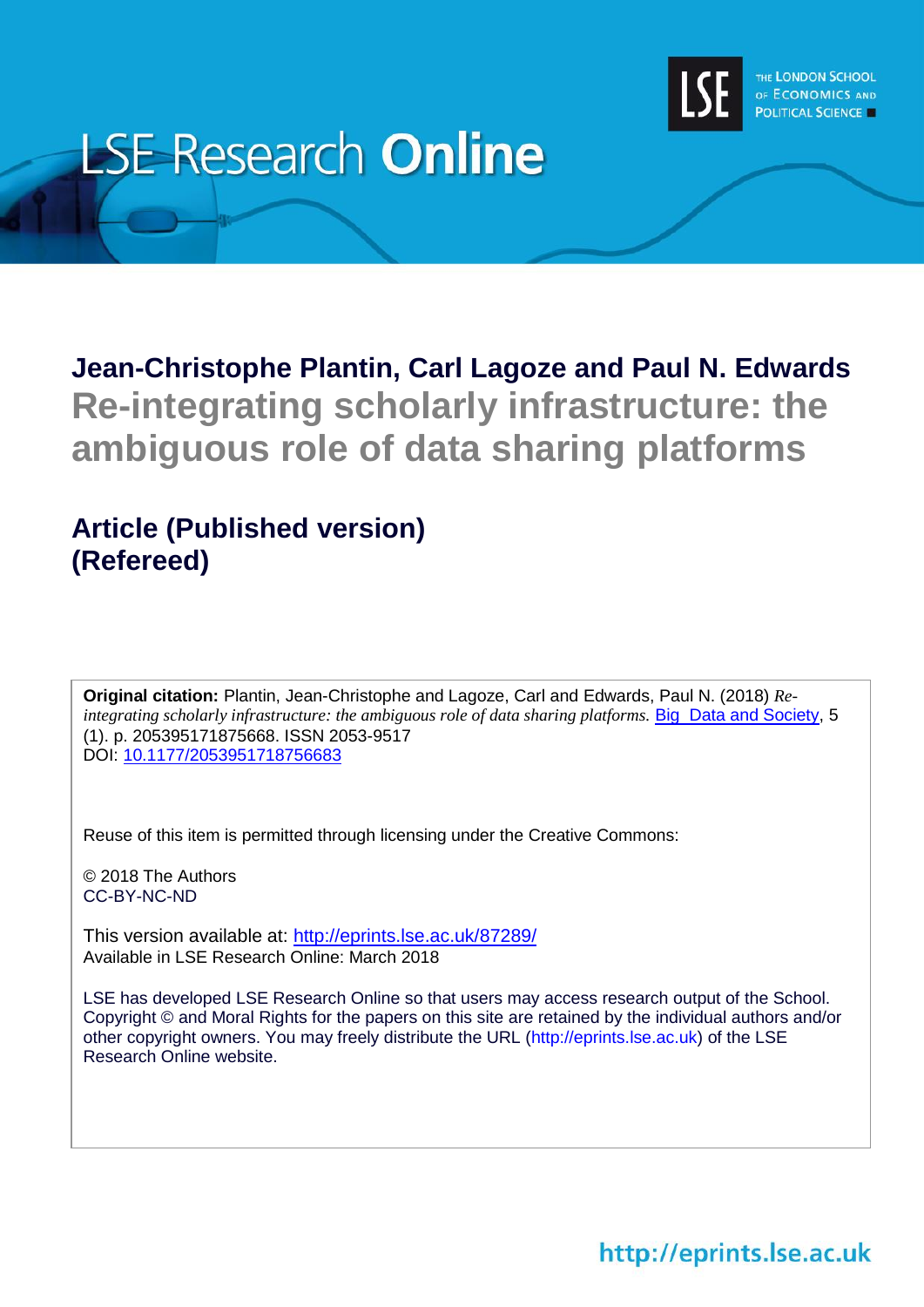

## Re-integrating scholarly infrastructure: The ambiguous role of data sharing platforms

Big Data & Society January–June 2018: 1–14 (C) The Author(s) 2018 Reprints and permissions: [sagepub.co.uk/journalsPermissions.nav](https://uk.sagepub.com/en-gb/journals-permissions) DOI: [10.1177/2053951718756683](https://doi.org/10.1177/2053951718756683) <journals.sagepub.com/home/bds>



### Jean-Christophe Plantin<sup>I</sup>, Carl Lagoze<sup>2</sup> and Paul N Edwards<sup>3</sup>

#### Abstract

Web-based platforms play an increasingly important role in managing and sharing research data of all types and sizes. This article presents a case study of the data storage, sharing, and management platform Figshare. We argue that such platforms are displacing and reconfiguring the infrastructure of norms, technologies, and institutions that underlies traditional scholarly communication. Using a theoretical framework that combines infrastructure studies with platform studies, we show that Figshare leverages the platform logic of core and complementary components to re-integrate a presently splintered scholarly infrastructure. By means of this logic, platforms may provide the path to bring data inside a scholarly communication system still optimized mainly for text publications. Yet the platform strategy also risks turning over critical scientific functions to private firms whose longevity, openness, and corporate goals remain uncertain. It may amplify the existing trend of splintering infrastructures, with attendant effects on equity of service.

#### Keywords

Application programming interface, Big Data, data sharing, decentralization, infrastructure, integration, library, platform, scholarship

#### Introduction

The advent of ''Big Data'' in scholarship has provoked debate about the paradigm changes—or lack thereof—resulting from increases in the size and number of datasets available for research (Anderson, 2008; Hey et al., 2009; Kitchin, 2014a). Another unexpected and perhaps more fruitful consequence has been to reveal the systemic under-theorisation of the definitions, roles, and status of data per se, as opposed to those of concepts (e.g. objectivity, cf. Galison and Daston, 2007), methods (e.g. statistics, cf. Hacking, 1990), or disciplines (Knorr-Cetina, 1999).

Recent works compensate this lack by providing social studies of the status of data in scholarship. The meaning of ''data'' and its role in the research process is not fixed and has shifted many times in history (Rosenberg, 2013). ''Big Data'' is better conceptualized not as large quantities of data but as interrelated ''data assemblages'' (Kitchin, 2014b), revealing the interrelated practices, organization and institutions, or systems of thought involved in the circulation of scientific data. The ''bigness'' of data is itself dependent on disciplinary practices, and changes widely across types of science (Borgman, 2015). Data does not flow automatically, but requires careful ''packaging'' (Leonelli, 2016) before it can travel across sites of production and reuse (Edwards, 2010). We contribute to this body of work by analysing the entities responsible for the organization of scientific data sharing. We show how the rise of large datasets, in conjunction with a rising interest in data as scholarly output, contributes to the advent of data sharing platforms in a field traditionally organized by infrastructures. After detailing

Corresponding author:

Jean-Christophe Plantin, London School of Economics and Political Science, Houghton Street, London WC2A 2AE, UK. Email: j.plantin1@lse.ac.uk

CCO OCE Creative Commons NonCommercial-NoDerivs CC BY-NC-ND: This article is distributed under the terms of the Creative Commons Attribution-NonCommercial-NoDerivs 4.0 License (http://www.creativecommons.org/licenses/by-nc-nd/4.0/) which permits non-commercial use, reproduction and distribution of the work as published without adaptation or alteration, without further permission provided the original work is attributed as specified on the SAGE and Open Access pages (https://us.sagepub.com/en-us/nam/open-access-at-sage).

<sup>&</sup>lt;sup>1</sup> London School of Economics and Political Science, UK <sup>2</sup>University of Michigan, USA

<sup>&</sup>lt;sup>3</sup>Stanford University, USA; University of Michigan, USA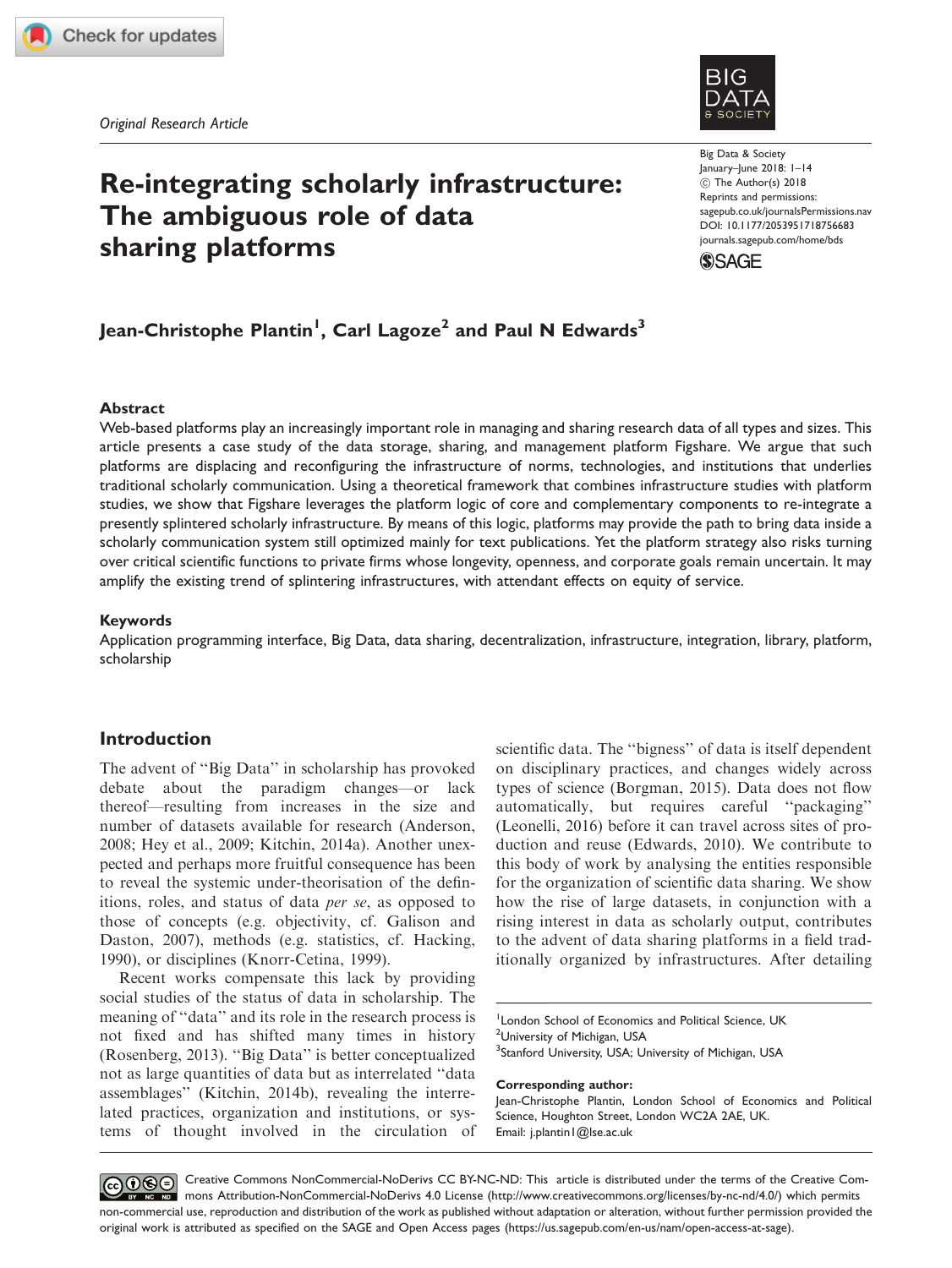the relationship between these two configurations, we describe what this relation means for scholarship.

As an empirical case, we consider the data storage, sharing, and management platform Figshare, a company created in 2011 by Dr Mark Hahnel, a PhD graduate from Imperial College London. Figshare is both a website and a technology: on the one hand, it invites individual researchers to self-archive their outputs (including datasets, graphics, presentation slides, and almost anything else) on figshare.com. On the other, it is marketed to university libraries or scientific publishers as a middleware service (respectively Figshare for institutions and Figshare for publishers), providing a suite of features (web portals, data management tools, persistent identifiers) installed ''on top of'' existing infrastructural components.

This case study reveals how platforms, such as Figshare, insert themselves within infrastructures to organize data sharing. We first show that platforms emerge in the context of a *de-integration* of the existing infrastructures that traditionally organized scholarship. Unlike print publications, data as scholarly output has never been integrated into a clearly defined chain of norms and processes. Widespread demands for data deposit and citation, now much more feasible with web technology, have provoked new intermediaries to take over this function. In a second theme, we show how, in this context, platforms leverage these two trends to position themselves as assuming this integrating role. Figshare relies on the decentralized nature of platforms (Helmond, 2015) and their application programming interface (API)-based architecture to link scattered components of the scholarly infrastructure (researchers, libraries, journals, etc.), seeking to effectively integrate data in this chain of processes and actors. After detailing this ecosystem, we show in a third theme that such integration comes with the risk of platforms becoming a new centralizing entity in scholarship, but also of further splintering knowledge infrastructures.

To reach these results, we rely on a theoretical framework that combines infrastructure studies with platform studies (Plantin et al., 2018) and captures the complexity of this hybrid configuration for data sharing. On the one hand, scholarship in sociology of science and science, technology & society has shown how infrastructures organize the circulation of knowledge in society (Edwards, 2010; Borgman, 2007; Bowker et al., 2010). This first perspective describes scholarly infrastructures as a chain of interrelated actors, such as universities, academic publishers, data archives, and libraries, each of which serves a dedicated function. This lens is also helpful to describe the current dynamics of de-integration of scholarly infrastructure that facilitates the rise of digital platforms. Platforms are defined by an architecture allowing programmability and reuse of content and data (van Dijck and Poell, 2013), typically through an API (Helmond, 2015), and organizing modularity between a stable core and variable complementary components (Baldwin and Woodward, 2008). By theorizing the migration of such natively digital objects (Rogers, 2009) in the social world of scientific research—as opposed to platforms endogenous to the scientific world (Keating and Cambrosio, 2006)—this second body of work allows us to show how platforms leverage these characteristics to re-integrate a splintering scholarly infrastructure, as well as to critically assess the risks for scholarship that emerge from this hybridity.

#### Scholarly infrastructure in a "Big Data" age

Two recent transformations in the scholarly communication infrastructure have set the stage for the rapid development of data-sharing platforms. First, the increasing interest in data as scholarly output challenges the ability of scholarly infrastructures to fulfill their multiple functions (validity, certification, dissemination, etc.) in the context of new scholarly objects. Second, the online environment has spawned a series of web-based entities (e.g. e-print archives and institutional repositories) that duplicate and sometimes extend functions typical of existing actors in the scholarly infrastructure. After discussing these two transformations, we describe how they have facilitated the rise of new intermediaries, such as Figshare.

#### The traditional organization of scholarly infrastructure

Edwards et al. (2013) defined knowledge infrastructures as ''robust networks of people, artefacts, and institutions that generate, share, and maintain specific knowledge about the human and natural worlds.'' The infrastructure behind the publication of scholarly outputs (such as journals and books) constitutes a quintessential example of the ''share and maintain'' aspects of this definition. Ever since the creation of the first scholarly journal in  $1665$ , scholarly communication has required four critical functions: registration, providing authors with the means to claim precedence; certification, establishing the legitimacy of a result (e.g. through peer review); awareness, enabling the community of scholars to access a result; and preservation, ensuring the longevity of the scholarly record (Roosendaal and Geurt, 1997).

Pre-Internet scholarly communication carried out these functions through a synergistic collaboration among three distinct categories of actors.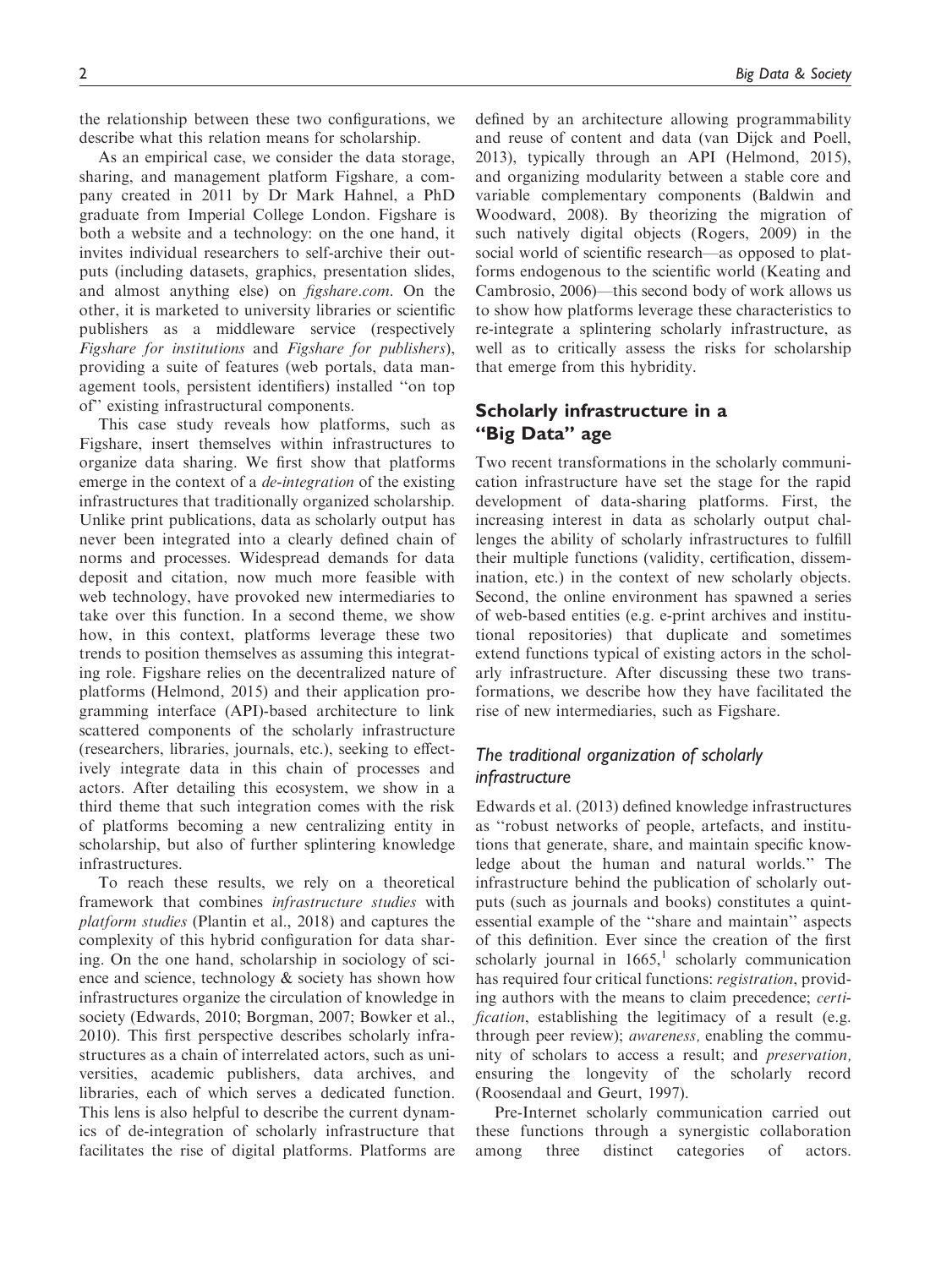Authors created content (publications) and forwarded them to publishers, which performed the registration, certification, and awareness functions. Libraries subscribed to journals and collected books, preserving these materials and providing access. Over time, these actors formed an integrated infrastructure with wellestablished norms, routines, technological systems, shared practices, and differentiated social roles. The continuity and stability of these well-functioning systems ensured the confidence and trust of their participants (Borgman, 2007).

#### The rise of data as scholarly output

For over 300 years, this infrastructure developed with print publications at its center. Across this period, complete research datasets were rarely formally published. Yet scholarship has changed dramatically in recent decades—especially since the 2000s—due to the increasing scale, role, and status of digital data. Both ''pull'' and "push" forces have transformed the role of data in scholarship in recent years.

"Big Data" across disciplines. Changes in the technical architecture for data manipulation and storage—including high-capacity storage systems, highspeed networks to easily move large datasets back and forth, and MapReduce algorithms for parallel computing—now permit a wider range of disciplines to engage with data-driven research. The focus on data-at-scale is well established in ''big science,'' as exemplified by high-energy physics (Knorr-Cetina, 1999), astronomy (Borgman, 2007), and biology (Leonelli, 2016). Similar trends are also emerging in the social sciences and humanities (e.g. computational social science, cf Lazer et al., 2009, or the many digital humanities projects and centres). In addition to the more central role data play in scholarship, the diversification of data sources is also a defining trait of this new context (Kitchin, 2014b). Traditional modes of data production (e.g. surveys in social science) have been complemented by new modes of data collection, such as citizen science (Conrad and Hilchey, 2010) and networked sensor grids (Wallis et al., 2007). Institutional actors such as government agencies and university libraries now routinely provide open access to many kinds of data. Meanwhile, social media such as Twitter, Facebook, and YouTube can themselves be constitute vast datasets which can be mined or treated as proxies for variables of interest (yet with limitations, as shown by boyd and Crawford, 2012; Lazer et al., 2009).

New data sharing requirements. In recent years, researchers have faced both pressures and incentives to share the data they use or produce. These have been motivated by four reasons: to facilitate reproducibility of research, to make publicly-funded assets available to the public, to leverage investments in research data, and to advance research and innovation (Borgman, 2013). Funding agencies now often require data sharing and data management plans: the US National Institutes of Health (NIH) initiated these policies in 2003 for grants over \$500,000, while the US National Science Foundation (NSF) established data sharing requirements in 2010 (Borgman, 2012). Such requirements provide new opportunities to expand existing repositories and develop innovative archiving and storage systems.

Materials newly considered as scholarly outputs. Researchers, librarians, publishers, and archivists increasingly seek to register, certify, preserve, and access a range of research outputs beyond peer-reviewed articles and books. These include datasets, simulations, software, visualizations, and other non-traditional representations of knowledge and information (Van de Sompel et al., 2004). The expanding definition of ''publication'' poses new issues for the scholarly reward system, which is heavily biased toward traditional communication types (articles, archival conference papers, books); promotion and tenure decisions rarely consider data or software contributions (Howison et al., 2015). One notable development in support of broadened reward criteria has been the de facto standardization of infrastructural elements such as persistent naming for data (e.g. EZID) or for authors (e.g. ORCID), and mechanisms for data citation (e.g. DATACITE).

Combined, these three trends have vastly expanded both the size and the types of data available for scholarship, as well as the incentives to archive and to share them. Yet traditional questions around quality and trust remain—the very questions addressed by traditional scholarly knowledge infrastructures: how to guarantee the quality and authenticity of data? How to preserve them? How to foster data sharing and reuse? And more fundamentally: Which entities should preserve and maintain data as scholarly resources?

Until recent years, with certain important exceptions, data remained essentially external to formal scholarly communication. Under the print publication regime, these items were typically too expensive or impractical to disseminate on paper alongside the articles whose results relied on them. Where it did occur, data and software sharing took the form of informal researcher-to-researcher exchanges on paper, punch cards, tapes, or disk drives (Wallis et al., 2013). Data were implicit in publications as the basis for results and analysis, yet rarely were they formally registered, cited, published, or curated. In contrast to the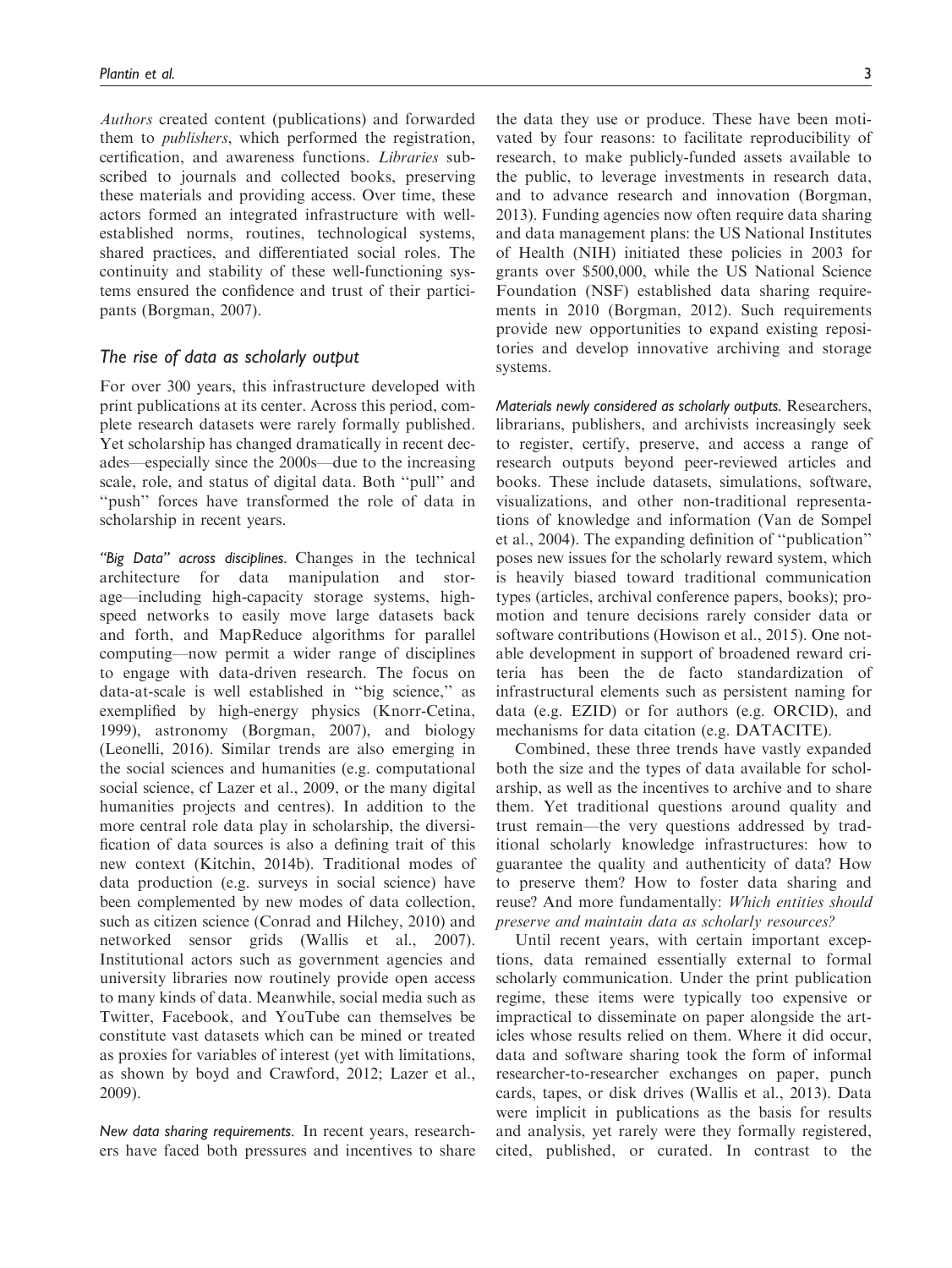well-developed ecology of scholarly publishing, even in the early 2000s,

no comparable infrastructure exist[ed] for data. A few fields have mature mechanisms for publishing data in repositories. Some fields are in the stage of developing standards and practices to aggregate their data resources and make them more widely accessible. In most fields, especially outside the sciences, data practices remain local, idiosyncratic, and oriented to current usage rather than preservation, curation, and access. Most data collections—where they exist—are managed by individual agencies within disciplines, rather than by libraries or archives. Data managers usually are trained within the disciplines they serve. Only a few degree programs in information studies include courses on data management. (Borgman, 2007: 115–116)

As an example of a pre-digital shared data archive, one could cite the Inter-university Consortium for Political and Social Research (ICPSR), a specialized repository of census and survey data established in 1962. ICPSR is functionally similar to libraries in its levels of curation, control of access, and user (patron) support. More recently, large-scale cyberinfrastructures (Atkins, 2003)—heavily promoted by institutions such as the US NSF —have proliferated to provide data, tools, and software to various disciplinary communities (Edwards et al., 2013; Bowker et al., 2010).

#### The de-integration of scholarly infrastructure

The advent of the commercial Internet and the World Wide Web in the early 1990s introduced both technologies and cultures that challenged traditional scholarly infrastructure. Previously, such infrastructure was by and large a "black box," with highly integrated functionality bound up with technologies and institutions. Borrowing a term from Actor-Network Theory (ANT), it was ''punctualized'' (Callon, 1990) as a coherent, monolithic entity, i.e. as a single node in the network of interacting actors (Law, 1992). Depunctualization refers to ''opening'' that black box to expose the identity of the components, thereby opening up opportunities to replace, modify, or even eliminate those formerly hidden components. Depunctualization frequently occurs in the context of crisis or instability, when new or changed actors disrupt an established actor-network (Gehl, 2016; Latour, 1999).

The affordances of the web, with its openness for participation, essentially for free and without geographic constraints, produced just such an instability. It depunctualized the scholarly communication infrastructure, exposing its many parts and their interconnections, leaving them fragile and contingent rather than robust and permanent. The result was the *de-inte*gration of the formerly tightly integrated chain of actors and institutions constituting the scholarly publishing infrastructure. We call this a ''de-integration'' in preference to the commonly used but often inaccurate term ''disintermediation,'' in which intermediary actors in a producer-to-consumer chain are bypassed (Gellman, 1996). While in some cases traditional intermediaries such as publishers were indeed simply bypassed, in many other cases *new* entities emerged to fulfil some tasks related to scholarly publishing. Often, instead of reducing the number of intermediaries involved (as ''disintermediation'' implies), de-integration actually increased it.

The e-print movement and the institutional repository effort of the early 2000s, both of which focused on textual scholarly artefacts, illustrate this rise of new intermediaries in a de-integrated context. The nearzero marginal costs of electronic publishing opened the door to a plethora of online genres. Many emulated traditional journals, using the then-emerging Portable Document Format (PDF) standard to provide electronic ''pages'' that looked exactly like their print counterparts, while maintaining traditional journal workflows. More significant (but still text-focused) were those institutions, learned societies, and even individual scholars who set up self-deposit, non-peerreviewed repositories such as the well-known ArXiv for physics, formed in 1991 (Ginsparg, 2011); boutique digital libraries of scanned documents, such as Stanford University's SiliconBase;<sup>2</sup> and numerous "institutional" repositories,'' usually managed by academic libraries (Johnson, 2002). By the turn of the millennium, webbased content management platforms such as DSpace and Fedora, as well as open protocols for federating their metadata and content (e.g. OAI-PMH), had emerged upon which enhanced services (e.g. metadata aggregation services and peer-reviewed ''virtual journals'') could be built. In combination with a burgeoning ''open access'' movement, these new technologies disrupted traditional journal-based publishing.

The same new technologies that led to this de-integration also opened the possibility of accommodating new scholarly objects. In principle, at least, digital data and software could now join the same publishing, storage, and access framework as articles and books; this proved considerably more difficult than many imagined. By the mid-1990s, some journals were beginning to require the deposit of data and analysis scripts or codes along with articles. McCullough et al. (2006) analyzed 150 articles in one such journal published between 1996 and 2002. In the large majority of cases (135 out of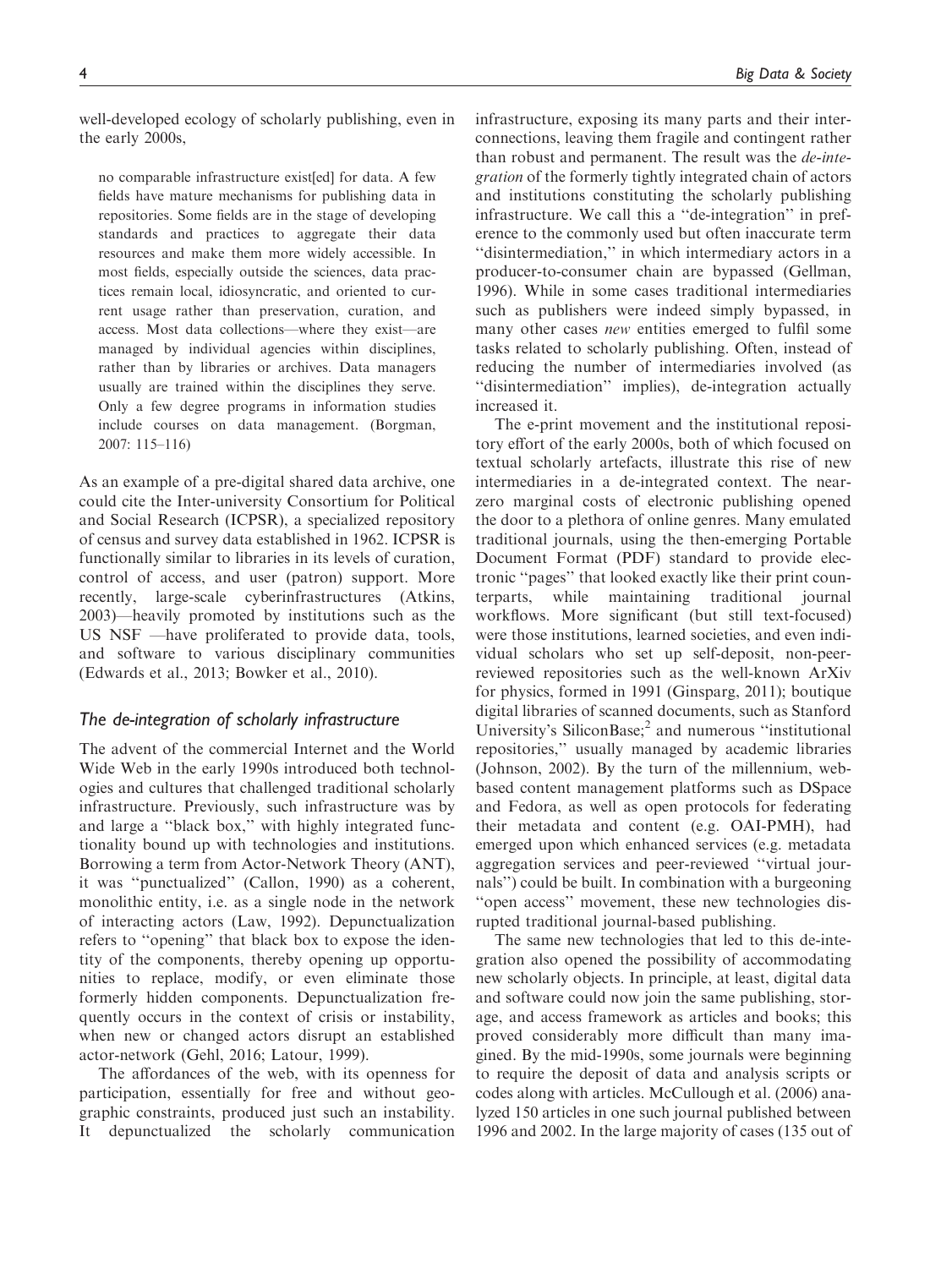150 articles), the data and software deposited with those articles were insufficient to permit independent replication of results. Incomplete data, idiosyncratic formats, poor or non-existent metadata, and machinedependent code were among the main reasons. This example illustrates the absence of well-defined registration and certification systems for data and software, which lacked analogues in traditional publishing; in the early 2000s, such systems remained to be invented and their form settled.

Significant movement toward shared norms and standards has led to competing efforts to re-integrate the traditional (and still-relevant) functions of the scholarly communication infrastructure. Examples of emerging data registration systems include Dryad, Dataverse, openICSPR, and Figshare (the focus of this article). Yet difficulties remain, and data systems that work for one community still do not translate easily to others (Borgman, 2015). Most of today's data repositories, portals, and curation systems initially developed in relative isolation, creating path dependencies or incompatibilities that rendered the eventual task of integration more difficult (David and Bunn, 1988; Ribes and Finholt, 2009). The combination of all these factors—vast data resources and incentives to share and archive them; scholarly needs and tools ready for experimentation; a de-integrated scholarly infrastructure—has opened the path for platforms to assume an important role in data sharing. In the next section, we develop an analysis of Figshare as a product of these converging trends.

Let's summarize the first part. The traditional infrastructure for scholarly communication relied on specialised intermediary institutions such as journals, publishers, and libraries. The pipeline carrying research from authors to readers was integrated through norms, routines, standards, and technical systems, primarily focused on text, graphics, and images. With isolated exceptions, no similar integration or standardisation was established for data per se. Since the early 1990s, new actors and institutions have arisen to manage scholarly data, but few have yet achieved broad acceptance. With respect to data and software, standards for such functions as identification, description, and citation remain immature. Absent the historical precedents established for textual artefacts, uncertainty reigns regarding which institutions should curate and manage data and under which procedures. Meanwhile, new possibilities opened up by the Internet and WWW have de-integrated the traditional communication system, resulting in numerous experiments, realignments, and efforts to re-integrate into an infrastructure that supports a range of products of scholarship including traditional text publications, data, and software.

#### Re-integration through platforms: A case study of Figshare

Exiting the context of text-based scholarly materials, in this section we describe how Figshare leverages the properties of digital platforms to insert itself within the multiple components and actors organizing data sharing. Figshare adopts a data interoperability architecture typical of web-based platforms. It maintains an API and modular architecture that allows third parties to develop applications making use of its services. This architecture effectively allows Figshare to re-integrate scattered actors and institutions of the scholarly infrastructure.

#### Modularity and programmability of platforms

As we have seen, data currently reside in an unsettled, shifting frontier where numerous incompatible standards, technologies, and institutions compete to serve the cacophonous practices of publishers, disciplines, and individual researchers. As a result, nothing close to an infrastructure for data currently exists. Figshare positions itself as a bridging entity that addresses this lack of integration among stakeholders and their interests. It does so by reaching out to a multiplicity of stakeholders (from researchers to universities to open science initiatives), offering to cover their diverse needs while simultaneously *linking them all together* through the modularity of the Figshare architecture. This integration of isolated components will (it hopes) eventually provide the glue to insert data into the standards and practices of scholarly infrastructure.

This strategy leverages two properties of platforms: the modularity of platform architectures, and the programmability of an API that serves as a gateway to the discovery and access of hosted content. Manovich (2001) called modularity a defining property of new media, but management-science literature had already described platform architecture as comprising three elements: a few core components with low variability, many complementary components with high variability, and interfaces for modularity between core and complementary components (Baldwin and Woodward, 2008). When interfaces to core components are openly described, third-party developers can readily build complementary components. Apple's iOS and Google's Android are excellent examples of core components, each using open APIs to attract tens of thousands of developers to build complementary apps. Enhanced by the inherent flexibility of programmable digital devices, platform architecture permits users and developers to go far beyond the original designers' project (Montfort and Bogost, 2009). In stark contrast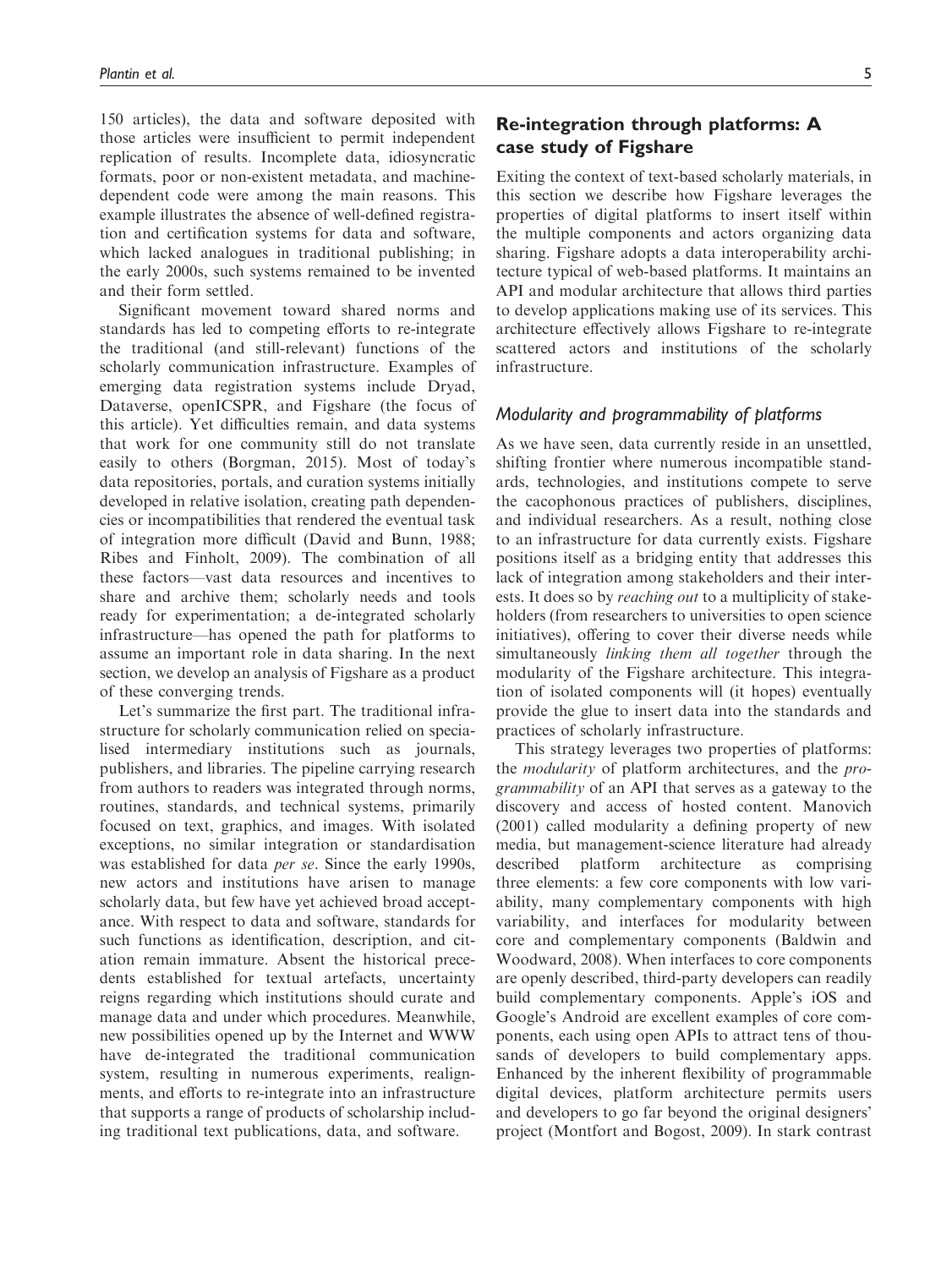to the static text- and image-oriented world of traditional scholarly communication, standardized data access and interchange constitute the DNA of digital platforms (Helmond, 2015; van Dijck and Poell, 2013). In summary, Figshare organizes flows of scholarly data around a modular architecture that is programmable through APIs, and configurable via plugins to other components of the infrastructure with which it interacts.

#### Reaching out and linking together

The neutral-sounding term "platform" connotes a discursive strategy whereby platform operators present themselves as transparent intermediaries serving (and profiting from) content providers, users, advertisers, and others (Gillespie, 2010). Figshare deploys this discursive strategy to position itself as intermediary between virtually all kinds of actors concerned with scholarly data—researchers, open science activists, applications developers, academic institutions (such as libraries), journals, publishers—some of which we describe in the following sections. We rely here on various Figshare documents, presentations, and case studies published on the company's website, published interviews with company founder Mark Hahnel, and a semi-structured interview with Hahnel conducted by one of us at the Figshare headquarters in London in September 2016.

First, Figshare targets individual researchers. It presents itself as a ''platform where researchers can store, share, and get credit for all of their research'' (Wired, 2014). It invites individual researchers to self-archive their outputs (including datasets, graphics, presentation slides, and almost anything else) through personal profiles much like those of Academia.edu, Facebook, and other social media. Hahnel understands the disincentives for researchers to share their data, sometimes including outright ''resistance towards data sharing.''<sup>3</sup> Several features of Figshare therefore aim to address these disincentives and adapt to researchers' unique needs and practices. The Figshare interface is designed to make depositing data as easy and effortless as possible. It incorporates affordances (such as drag and drop) popular in other web-based platforms (in presentations, Hahnel frequently refers to Figshare as, e.g. "Dropbox and Youtube for science"<sup>4</sup>). Moreover, the interface simplifies data deposit by reducing the amount of metadata researchers must enter during that process. Similarly, it incorporates features that help researchers receive credit for depositing their data, for example by providing Digital Object Identifier (DOI) to make their datasets discoverable and citable.

Second, Figshare aims to engage the *open science* community, for which Hahnel has been a powerful

advocate. In 2013, he published a Guardian op-ed entitled ''Open data: we need to share research results, even when they are wrong'' (Hahnel, 2013). There he makes a strong case (without mentioning Figshare) for publishing negative results and providing easy access to primary raw data. Similarly, in another venue, Hahnel positioned Figshare in relation to recent scandals in the scientific world: ''It has also been shown many times that there is vested interest, bribery, and corruption within the academic world of publishing, and this should stop'' (quoted in Brinded, 2015). By invoking these elements of context, Hahnel clearly relates his platform to recent critiques of secretive data practices, unreplicable scientific findings, and the distorting effects of the highest-prestige journals on science. By emphasizing the benefits for science of increased transparency, Hahnel aligns Figshare with other government- and citizen-led open data initiatives seeking improved accountability through access to data (Ruppert, 2015). Such initiatives belong to a much larger Internet utopianism which hopes to ''open'' government, business, software development, and practically everything else—open meetings, open source, open peer review, open experiments, and so on—in the name of transparency, accountability, and replicability of

Third, Figshare aims to connect with communities of developers by allowing structured access to the metadata of deposited research output. To this end, Figshare participates in collaborative development projects. In 2014, Figshare, Mozilla Science Lab, and the code repository Github teamed up in the project ''Code as a Research Object'' (Figure 1). The collaboration aimed to design a Firefox browser extension that generates a DOI for data sets and code deposited on Github, to be released on Figshare. A well-functioning API is a sine qua non for such a project: ''The partners have created a brokerage point between GitHub and Figshare, utilizing their APIs and developing systems so that any GitHub repository can be processed and received as a package'' (Summers, 2014).

APIs and plugins play a central role in Figshare's web-based platform, by allowing extensible and flexible application development. They are central to inserting Figshare in other platforms or code repositories such as Github. They also—in the terms of our argument—allow Figshare to attempt its grandest goal: re-integrating scholarly infrastructure by linking naming services, academic library web portals, institutional repositories, cloud storage, and electronic scholarly journals.

#### ''Figshare for institutions''

results.

Shortly following its creation, Figshare broadened its offerings beyond simple self-archiving solution for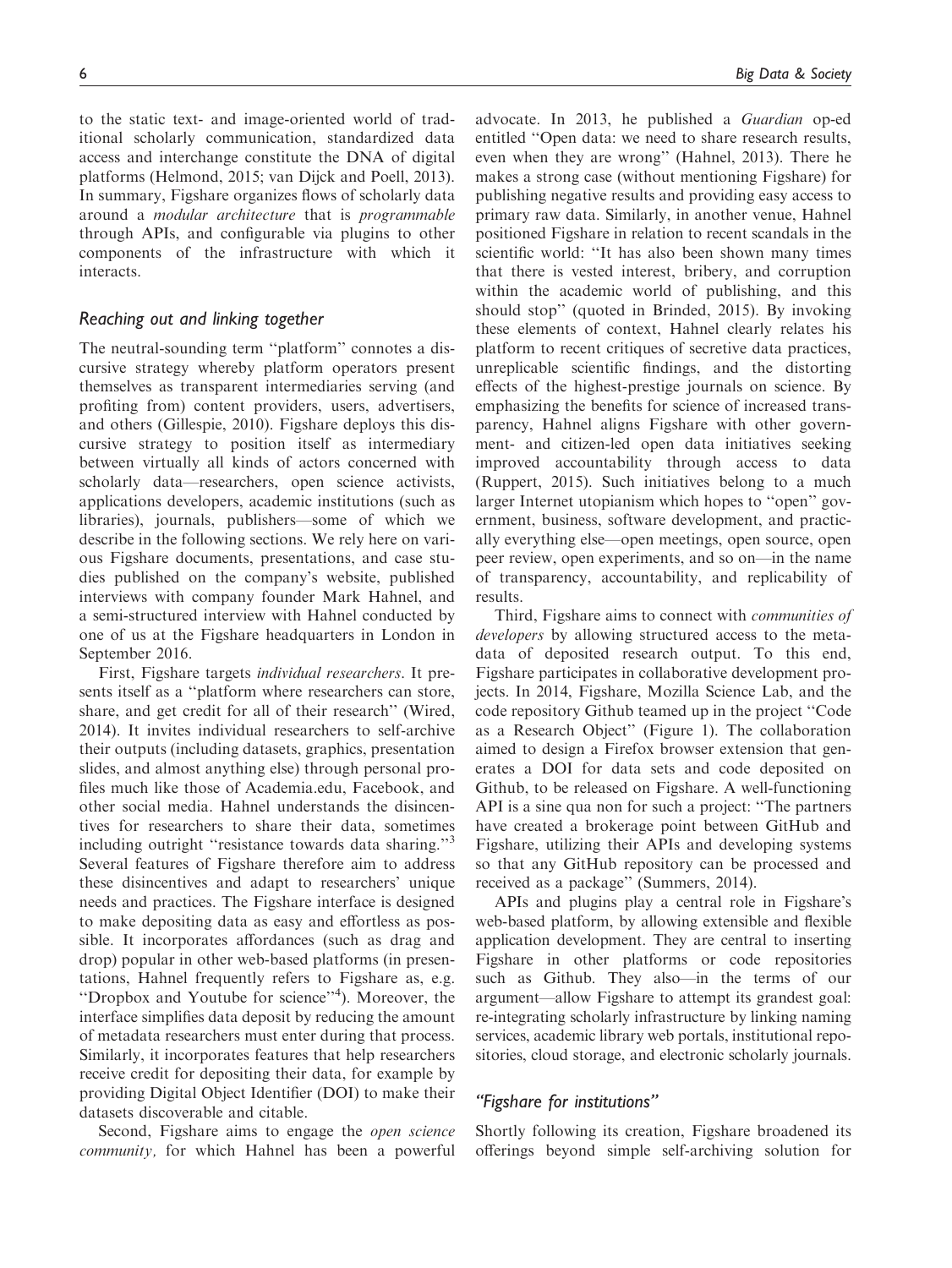

Figure 1. Project "Code as a Research Object".

individual researchers to target institutions such as publishers and universities through two products: ''Figshare for publishers'' and ''Figshare for institutions.'' The offer to publishers started in 2012 with F1000 Research, followed by PLOS, Wiley, Taylor and Francis. In 2014, Figshare extended its offer to academic institutions, and has since contracted with Loughborough University, St Edwards University, and Monash University, among others. We focus here on the specifics of Figshare's approach to academic libraries, as it illustrates most clearly the insertion of a platform within a traditional scholarly institution.

Figshare presents its service to institutions as ''a simple and cost-effective software solution for academic and higher education establishments to both securely host and make publicly available its academic research outputs.''<sup>5</sup> The strategy adopted is not to replace existing institutions with a centralized web presence, but rather to insert an intermediary platform between localized features at both the backend (e.g. the institution's own online storage) and the frontend (e.g. ''branded'' online portals, as shown in Figures 2 and 3).

For both publisher and institutional products, the Figshare software acts as a common intermediary, or middleware layer, mediating between the institution or publisher's specific user interface and other services, such as search, storage, and long-term preservation. The Figshare API allows programmatic control of those features. The most common use of this ability is to provide localized user interfaces, or ''skins,'' over a basic function set. For example, users interact with an application that appears to be provided by their local institution (e.g. University of Michigan); in reality, the user-interface layer is simply translating user actions into API-defined commands addressed to the Figshare middleware. The institution's programmers do not need to modify the Figshare code, which may not even be available to them; they just ''program the API.''

While APIs create "layer on top of" capability, plugins permit ''layer beneath'' functionality. This makes it possible for the middleware, in this case Figshare, to leverage a variety of subsystems to accomplish some function or service. A common example is storage, e.g. either on the local file system or in the cloud. To accomplish this, the middleware layer provides an abstract storage module that mediates between common storage system requests, such as write and read, and the APIs of specific storage systems. In such cases the middleware's code may have to be modified in order to use the storage systems' APIs, but this is usually accomplished by dynamically linking plugin-conforming code to the main middleware application (without requiring full disclosure of the middleware code base).

The component architecture specific to Figshare is illustrated in Figure 4. Note the separation of localized functions such as presentation (i.e. user interface), shown in the upper left quadrant of the figure, from core data access functions in the lower left, with communication between them mediated by the core API. Furthermore, note the provisions for multiple plugins (green rectangles in the upper and lower right quadrants of the Figure 4) that permit local customization of search, document storage, notifications and the like. Virtually all of Figshare's functionality may therefore be ''branded'' and shaped to fit specific local needs, while the core Figshare logic remains as a switchboard mediating all infrastructure transactions.

The API-and-plugin architecture allows Figshare to connect with and use existing institutional infrastructures and standards such as institutional repositories, cloud storage (e.g. Amazon S3, DuraCloud), archival storage (e.g. CLOCKSS, Digital Preservation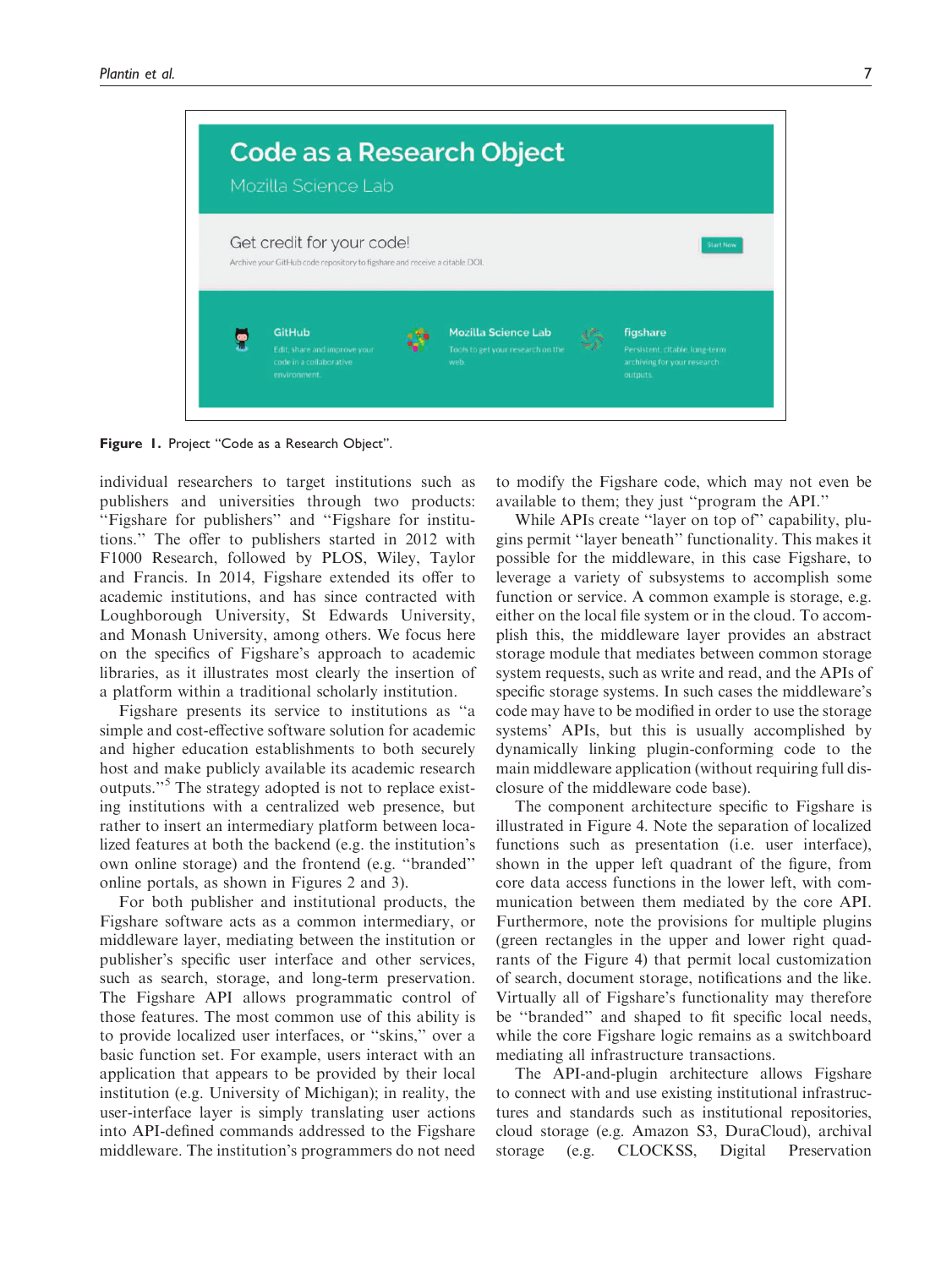

Figure 2. Figshare portal for PLOS.



Figure 3. Figshare portal for Monash University.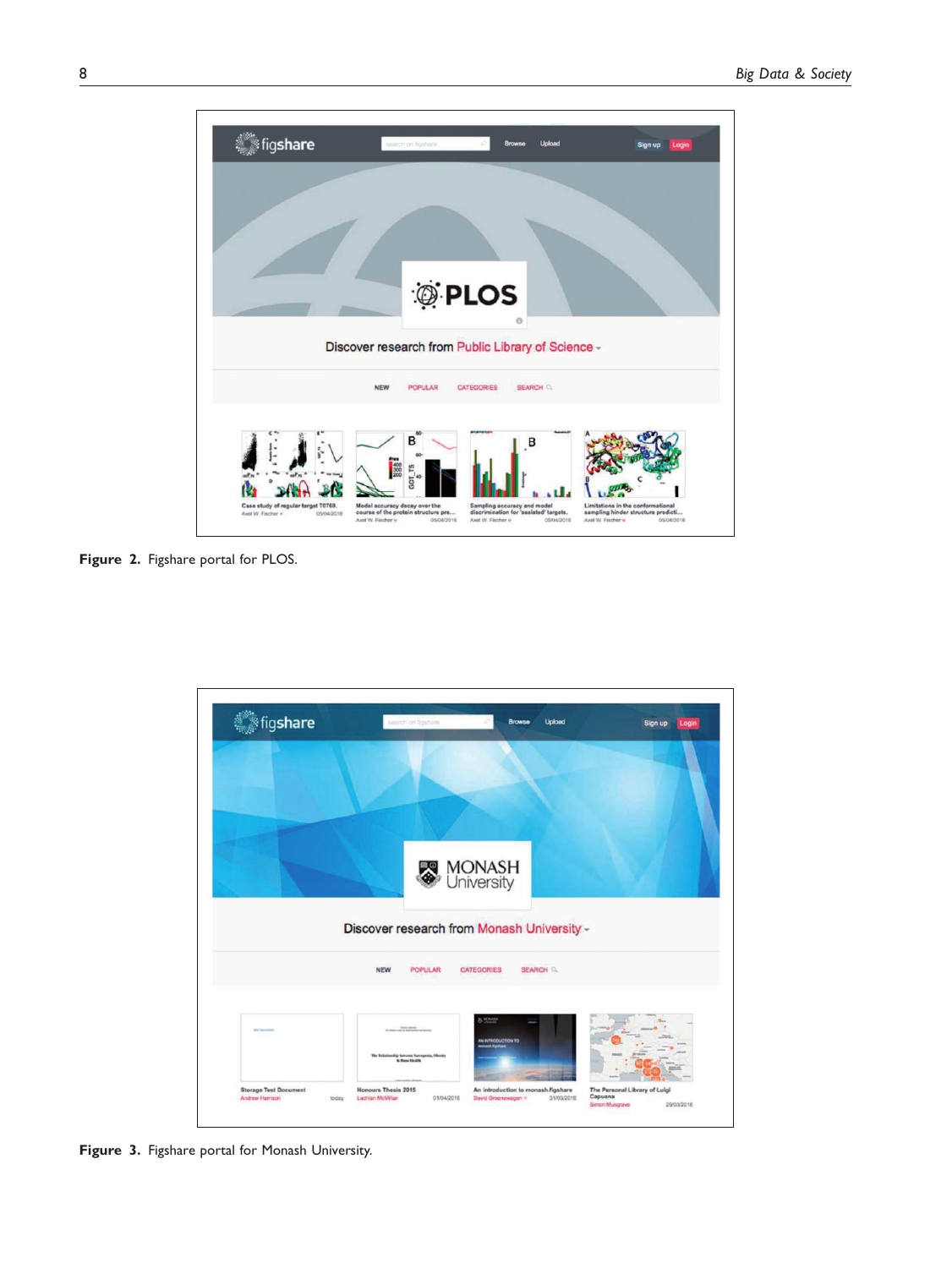

Figure 4. Figshare system architecture.<sup>6</sup>

Network), research information management systems (RIMS), naming services (e.g. DOI, EZID), citation services (DataCite), and the like. This re-integration enables customized solutions for archiving and display research data that are simultaneously institutionally specific and globally interoperable (Hahnel, 2015).

Let's summarize the argument so far. The current ecosystem for data sharing lacks a tradition of standards and practices to treat data as a scholarly product, from production to sharing to archiving to reuse. Figshare seeks to become a new intermediary that can re-integrate many incompatible, non-standardized and/ or localized components into a coherent, widely shared data infrastructure. It leverages both the discursive power and the technical architecture of platforms to connect multiple actors, such as researchers and libraries, in the chain of scholarship. In the next section, we examine how this re-integration by platform may affect scholarship, for better and for worse.

#### Platforms within infrastructures: Risks and opportunities for scholarship

We described earlier how the Web and digital network technologies de-integrated the existing infrastructure for printed scholarship, while simultaneously creating a context in which platforms such as Figshare could flourish. Through their API architecture, such platforms constitute a ''link'' that has been missing between the scattered components of this infrastructure, thus providing a valuable service to the scholarly community. While the library world has made and continues to make efforts to standardize  $APIs<sup>7</sup>$  for data access and deposit, $8$  these efforts remain immature, which presents a barrier to a "plug and play" distributed system. Moreover, Figshare's simplicity alleviates some of the technical disincentives for data sharing—yet without addressing directly the systemic lack of positive incentives for data sharing (as shown by Borgman, 2012). Moreover, applying this new logic of platforms to data sharing and the scholarly world broadly also comes with multiple risks, which we discuss below.

#### Re-centralization through APIs

We described earlier the strategic role of the Figshare API in connecting a plurality of actors. The company presents its API as public and open (Hane, 2013; Hyndman, 2017), permitting the widest possible access to Figshare's functionality and content (data and metadata). This presentation is in accordance with its commitment to open science, which goes hand in hand with a principle of expanding data circulation. As Hahnel puts it: ''the more raw data available, the greater the transparency and the easier it is to verify the results'' (Wired, 2014).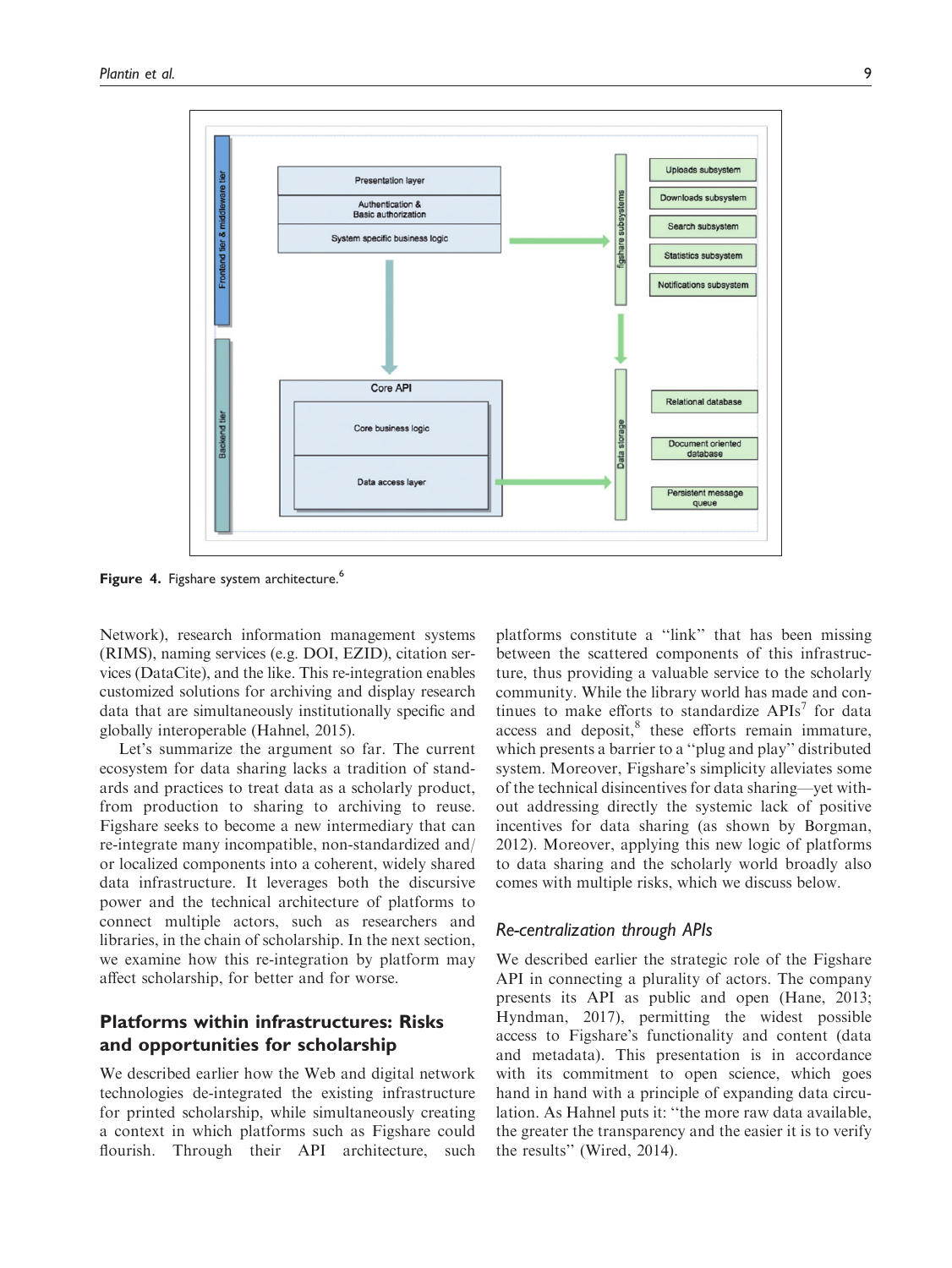Beyond such discourses, platform studies scholarship deconstructs the idea that APIs are merely neutral conduits. Instead, it unpacks the power relations hidden within them: APIs constitute specific constraints (defined by the platform that creates and controls them), which determine who can access data, in which forms, and under which conditions. They allow connection, but do so by operating like protocols (Bucher, 2013; Galloway, 2006), and are best conceived as a ''management ... technique for governing the relations [they] contain" (Bucher, 2013). Seen in this light, Figshare acts as a gatekeeper (McKelvey, 2011) in the emerging infrastructure for data sharing—even though, paradoxically, it does so by broadening the types of research output that can be deposited and shared through its technology.

Our view of recentralization through platforms complements prior work in STS that has highlighted similar trends. The increasing role of data in large-scale research (Edwards, 2010; Baker and Millerand, 2010; Star and Ruhleder, 1996) comes with its own ordering of scientific practices (Bowker and Star, 1999), and a ''layering'' of categories and standards that embrace some scientific practices, but exclude others (Bowker, 2005). Similarly, data sharing generates ''metadata friction'' (Edwards et al., 2011) as well as difficult conflicts between the local context of data production and the goal of global circulation and reuse (Leonelli, 2013). However, the rise of hybrid objects that combine properties of both infrastructures and platforms (Plantin et al., 2018) requires a closer look at the architecture and normative power of digital platforms.

Once we view open and public APIs as a technology of governance (following Bucher, 2013), it becomes apparent that Figshare intervenes in scholarly infrastructure at multiple levels. First, even as Figshare decentralizes data sharing by linking a large number and variety of actors, it also re-centralizes data flows around its platform, becoming what Callon (1986) famously called an ''obligatory passage point.'' Through this typical dynamic of decentralization and recentralization (Gerlitz and Helmond, 2013; Helmond, 2015), platforms take the role of de facto passage point in the circulation of data. On the one hand, platforms foster possibilities for sharing, programming, and ''remixing'' data, potentially generating a whole ecosystem of applications; on the other, they position themselves at the centre of this ecosystem, to become the single entity mediating all data circulation, with potential consequences for data openness and brokering.

#### Financing and ownership

Following research that showed how the technical and economic dimensions of platforms are inseparable (Langlois et al., 2009), an investigation of Figshare's ownership and financing structure is useful to reveal a relation between the profit structure of Figshare and its features. In September 2011, Figshare became part of Digital Science, a for-profit ''umbrella investor and startup incubator'' owned by Macmillan Publishers. Digital Science's portfolio includes a number of knowledge infrastructure components, such as Altmetric to measure the ''impact'' of online scholarly artifacts. The Figshare FAQ describes their relationship as follows:

- . Figshare is an independent body that receives support from Digital Science. ''Digital Science's relationship with Figshare represents the first of its kind in the company's history: a community based, open science project that will retain its autonomy while receiving support from the division."
- . Figshare operates independently of other Macmillan portfolio companies. However, we do work closely with our Digital Science sister companies such as Altmetric.com and Readcube [sic].<sup>9</sup>

However, the FAQ never makes clear the exact relationship between Figshare and Digital Science/ Macmillan. Nor has Figshare publicized its corporate structure, board of directors, advisory bodies, or governing board (as noted by Murray-Rust, 2015). These murky corporate structures and relationships will not reassure critics of privatized scholarly infrastructure.

A comparison with article-sharing platforms can highlight potential concerns. The scientific publisher Elsevier acquired the paper-sharing platforms Mendeley and Social Sciences Research Network (SSRN) in 2013 and 2016 respectively. Open-access advocates feared that Elsevier would assert ownership of these repositories' content—a worry apparently validated when SSRN promptly began pulling down papers for copyright infringement (Masnick, 2016). Like other scientific publishers, Elsevier has also shown strong interest in web-based data analytics for measuring scholarly ''impact.'' As Figshare provides both repositories and data analytics, it might be next in line for acquisition. Would Figshare resist an aggressive (or generous) acquisition offer from a leading publisher?

Additionally, some ''open'' paper-sharing platforms have begun brokering access to their databases of deposited outputs. For example, Academia.edu recently implemented a series of features, such as citations for papers in its repository, that are only accessible via paid premium accounts (McKenna, 2015). This move, too, created a controversy in the scholarly world, relayed by the Twitter hashtag #Delete AcademiaEdu (Plantin, 2016).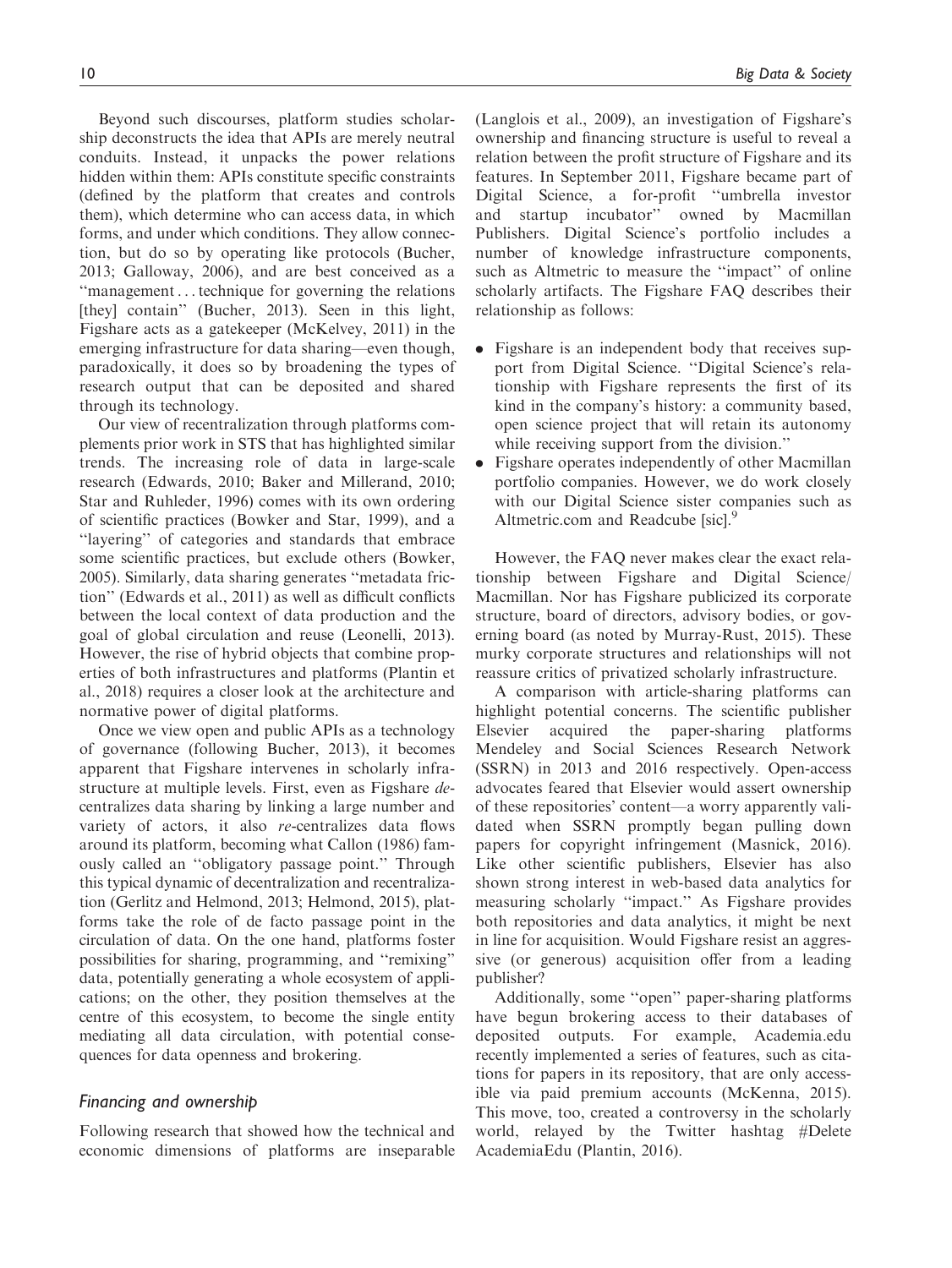Unlike stand-alone paper-sharing platforms such as Mendeley, Academia.edu, and ResearchGate, which deliberately bypass publishers, libraries, and institutional websites, Figshare currently seeks strong integration with the full scholarly infrastructure. For example, it attaches to the Digital Preservation Network (DPN) and CLOCKSS archives. Yet nothing in Figshare's architecture prevents future changes in its revenue model, which might alter access to data and features—changes which could be instantly imposed on the entire ecosystem via the API.

#### Splintering knowledge infrastructures

In the age of the Web, how can scholarly infrastructures preserve reliable, minimally restricted access to registered, certified knowledge, including the data and software that may underlie it (Edwards et al., 2013)? Weinberger (2012) argues that libraries should reimagine themselves as ''open platforms,'' renewing their mission by providing tools (including APIs and other ''social tools'') for the appropriation and reuse of scholarly resources. In opposition, Mattern (2014) defends a conception of ''library as infrastructure,'' with priority to combining and sustaining the multiple aspects—physical, technological, intellectual, and social—of its traditional mission.

Figshare enters squarely into the middle of these debates about libraries' role in a ''Big Data'' age. Hahnel emphasizes that Figshare complements, rather than replaces, existing knowledge institutions in their mission to provide a ''trusted long-term repository for the scholarly record'' (Hahnel, 2016). There is certainly a powerful logic to this goal. As Hahnel himself wrote, ''when cash-strapped libraries threaten to end journal subscription deals over rising costs, alternative business models for scholarly publishing that take advantage of falling online storage costs and increasing global internet access must be considered'' (Hahnel, 2012).

Yet Figshare may still further the existing tendency of many modern infrastructures to splinter (Graham and Marvin, 2001). From the mid-19th century through most of the 20th, a widespread ''modern infrastructural ideal'' valued public provision of socially important services, including knowledge services such as those of libraries and publicly funded science. Since the 1970s, that ideal has eroded in favor of private, for-profit provision, with greater access for those who can pay more and only residual, basic services for everyone else. This process entails hiving off profitable aspects of infrastructure to private concerns, which then entwine themselves in the infrastructural fabric, providing essential services but also changing the logics of provision. Just as UPS, FedEx, and other private delivery firms provided greater speed and reliability—but also eviscerated traditional public postal services—so for-profit scientific publishers have taken over some roles once reserved for academic libraries and archives, as we observed earlier. With their large margins and oligopoly status, they can conjure resources and systems for data management and command obedience to standards they impose, and can do so across institutions and national borders.

Figshare positions itself as a solution to this splintering of traditional scholarly infrastructure, in two ways. First, as a platform, Figshare also offers integration across institutions and borders, but its ''under-thehood'' approach permits distinctive ''branding'' and customized services at the level of the user interface, allowing libraries considerable latitude to experiment within their local communities. In this way it may open up a middle path between Weinberger's researcher-centered ''open platform'' concept and Mattern's community-centered ''library as infrastructure.'' If successful, this could permit academic libraries and archives to regain at least part of their traditional roles in propagating norms and practices for professional scholarly communication, while adding data management to their repertoire of services and offering the reach and power of Figshare's centralized holdings.

Second, it promises to do this at very low cost. Institutions would pay the organization ''less than the price of a full-time employee'' to provide data management capacities (quoted in Brinded, 2015). As proof of the concept that libraries and archives can do more with less, Figshare might thus play a role (even if unintentional) in justifying even further budget cuts and/or privatization. In the context of preservation and curation, such questions as what to preserve, for how long, and at what level of curation (extent and quality of metadata) are already difficult to answer. But while traditional libraries and archives were always affected by financial contingencies, historically their curation decisions were not driven by the return-on-investment criteria typical of for-profit organizations. This begs the question of whether the lower-cost alternative can provide the necessary level of service, especially for sensitive tasks such as anonymizing data, verifying quality (as determined by a variety of metrics), and registering/ attributing data to the appropriate parties for eventual citation.

#### Conclusion

We have argued that data, as a new genre of formalized scholarly object, currently reside in an uncertain position. The standards, norms, practices, and institutions developed over centuries for traditional text-based scholarly communication do not fit them well. Thus until recently, scholars shared data informally and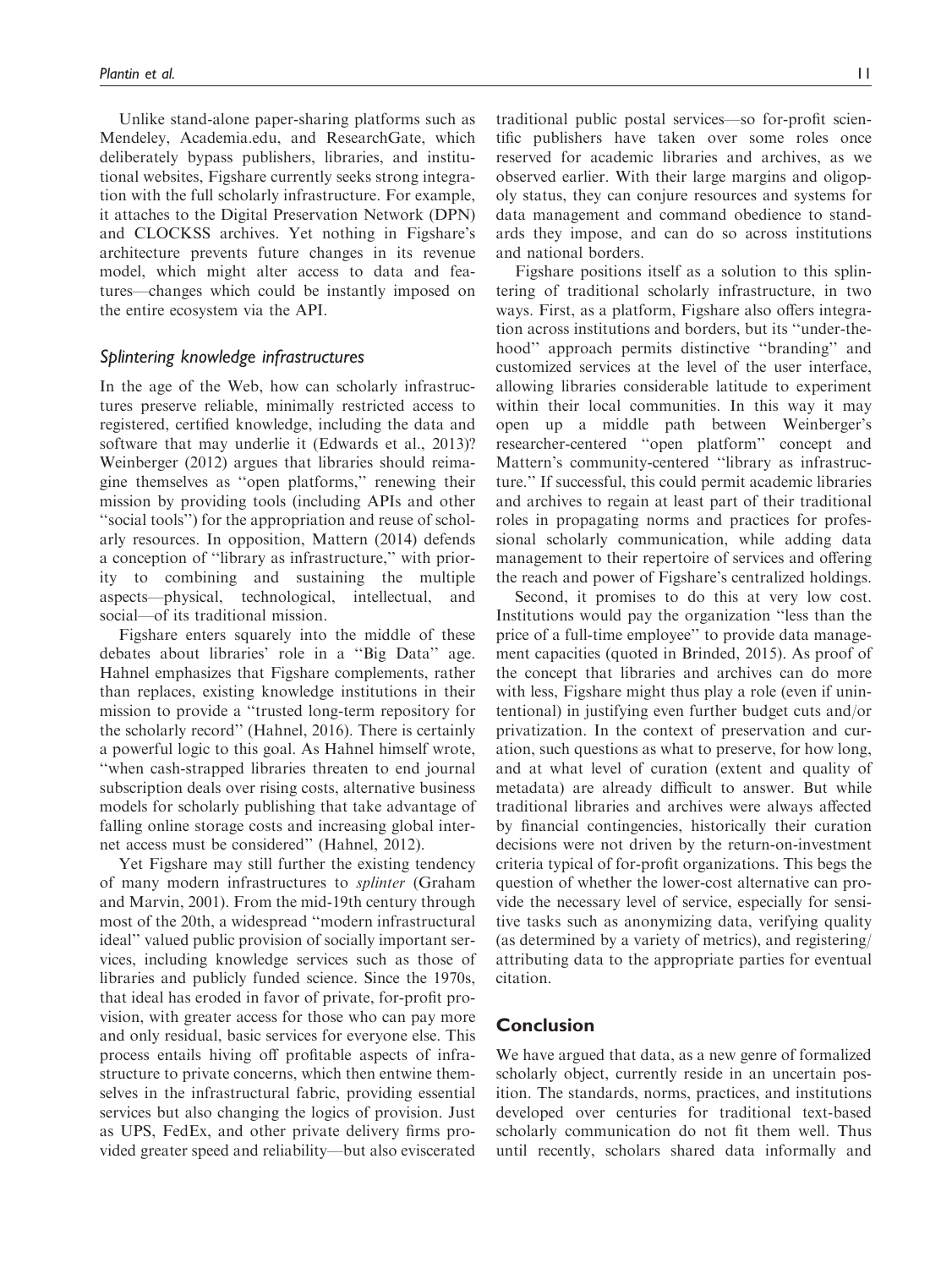privately, much as they communicated via personal letters before the rise of scientific journals in the 17th century. These ad hoc communications remained outside the chain of actors and technical systems that publish, disseminate, and preserve text-based knowledge objects. Meanwhile, the traditional chain that characterized printed scholarly communication became ''de-integrated'' as the Internet and World Wide Web provided vehicles for new intermediaries and systems to arise.

Several entities currently present themselves as candidates to re-integrate the splintering infrastructures of scholarly knowledge. Initiatives such as the Research Data Alliance, the National Data Service, and some publishers' data repositories attempt to build on existing structures. But in general, academic institutions and libraries are still trying to work out how data fits into their curatorial models. This uncertainty leaves room for platforms such as Figshare to develop new ways to archive and share scientific data. But where the logic of traditional infrastructure leads to a few large, centralizing entities, such as libraries and publishers, and converges on a relatively small number of standards and practices, Figshare leverages the logic of platforms to link a potentially very large range and number of functions and actors as complementary components, with APIs as the key gateway technology. Platforms rely on this lightweight structure to insert themselves as intermediaries within a chain of actors, providing the apparent integration of traditional infrastructure while permitting more, and more varied, entities to join.

Figshare thus provides one possible solution to the library community's urgent need to accommodate an increasing heterogeneity and quantity of scholarly data. We have argued, however, that relying on Figshare (or any other privately owned platform) to perform this task entails two risks. The first is that the platform becomes an obligatory passage point, recentralizing data flows around itself, with unforeseeable consequences that might include an accumulation of brokering power over research data and the commercialization thereof. The second is that the success of a platform strategy may amplify the existing tendency of infrastructures to splinter, with their more profitable functions gradually pruned off and privatized. Should this trend continue, knowledge infrastructures—like their physical counterparts—might be starved of the funding and attention needed to preserve and maintain data, information, and knowledge over the long term.

#### Declaration of conflicting interests

The author(s) declared no potential conflicts of interest with respect to the research, authorship, and/or publication of this article.

#### Funding

This article results from research conducted during the two following projects: New directions in the Study of Infrastructures (2013-2014, Principal Investigators: Prof Paul Edwards, Dr Carl Lagoze, Prof Christian Sandvig, funded by the MCubed program, University of Michigan); The Science of Data Science (2014-2015, Principal Investigator: Dr Carl Lagoze, funded by the Alfred P. Sloan Foundation and the Gordon and Betty Moore Foundation).

#### **Notes**

- 1. Philosophical Transactions of the Royal Society.
- 2. Stanford University's SiliconBase: [http://web.stanfor](http://web.stanford.edu/group/itsp/)[d.edu/group/itsp/.](http://web.stanford.edu/group/itsp/) Paul N. Edwards directed this effort from 1996 to 1998.
- 3. Mark Hahnel, interview, 1 September 2016.
- 4. Website AngelList:<https://angel.co/Figshare-2>
- 5. Digital Science website: [https://www.digital-science.com/](https://www.digital-science.com/press-releases/Figshare-for-institutions-solving-the-research-data-management-problem-for-educational-research-institutions/) [press-releases/Figshare-for-institutions-solving-the](https://www.digital-science.com/press-releases/Figshare-for-institutions-solving-the-research-data-management-problem-for-educational-research-institutions/)[research-data-management-problem-for-educational](https://www.digital-science.com/press-releases/Figshare-for-institutions-solving-the-research-data-management-problem-for-educational-research-institutions/)[research-institutions/](https://www.digital-science.com/press-releases/Figshare-for-institutions-solving-the-research-data-management-problem-for-educational-research-institutions/)
- 6. Figshare system architecture: [https://www.gliffy.com/go/](https://www.gliffy.com/go/publish/6041874) [publish/6041874](https://www.gliffy.com/go/publish/6041874)
- 7.<http://www.standardsforapis.org>
- 8.<http://swordapp.org/about/>
- 9. Figshare Support Forum: [https://support.figshare.com/](https://support.figshare.com/support/solutions/articles/6000061086-what-is-figshare-) [support/solutions/articles/6000061086-what-is-figshare-](https://support.figshare.com/support/solutions/articles/6000061086-what-is-figshare-)

#### **References**

- Anderson C (2008) The end of theory: The data deluge makes the scientific method obsolete. Wired, 23 June. Available at: https://www.wired.com/2008/06/pb-theory/ (accessed 29 January 2018).
- Atkins D (2003) Revolutionizing science and engineering through cyberinfrastructure: Report of the National Science Foundation Blue-Ribbon Advisory Panel on Cyberinfrastructure. Available at: https://arizona.openrepository.com/arizona/handle/10150/106224 (accessed 29 January 2018).
- Baker K and Millerand F (2010) Infrastructure ecology: Challenges in achieving data sharing. In: Parker JN (ed.) Collaboration in the new life sciences. Surrey: Ashgate Publishers, pp. 111–138.
- Baldwin CY and Woodard CJ (2008) The Architecture of Platforms: A unified view. Available at: [hbswk.hbs.edu/](hbswk.hbs.edu/item/6025.html) [item/6025.html](hbswk.hbs.edu/item/6025.html).
- Borgman CL (2007) Scholarship in the Digital Age: Information. Infrastructure, and the Internet. Cambridge, MA: MIT Press.
- Borgman CL (2012) The conundrum of sharing research data. Journal of the Association for Information Science and Technology 63(6): 1059–1078.
- Borgman CL (2013) Why you should care about open data. In: Open Access Week at UCLA. Available at: https:// works.bepress.com/borgman/274/ (accessed 29 January 2018).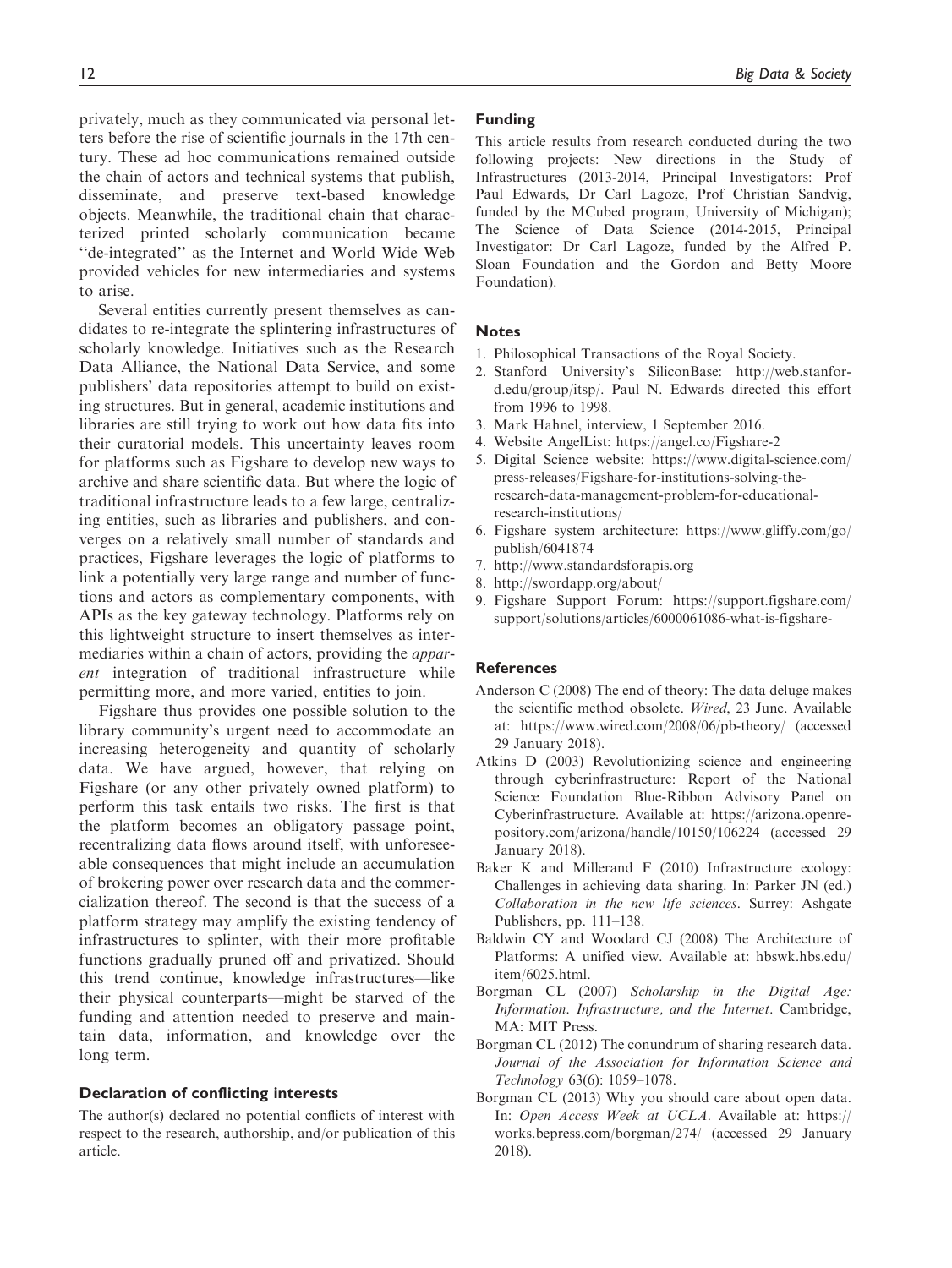- Borgman CL (2015) Big Data, Little Data, No Data: Scholarship in the Networked World. Cambridge, MA: MIT Press.
- Bowker GC (2005) Memory Practices in the Sciences. Cambridge, MA: MIT Press.
- Bowker GC, Baker K, Millerand F, et al. (2010) Toward information infrastructure studies: Ways of knowing in a networked environment. In: Hunsinger J, Klastrup L and Allen M (eds) International Handbook of Internet Research. Netherlands: Springer, pp. 97–117.
- Bowker GC and Star SL (1999) Sorting Things Out: Classification and Its Consequences. Cambridge, MA: MIT Press.
- boyd D and Crawford K (2012) Critical questions for big data. Information, Communication & Society 15(5): 662–679.
- Brinded L (2015) This startup thinks it can speed up a cure for cancer by bringing scientific research into the YouTube era. Business Insider UK, 18 September. Available at: https://figshare.com/blog/

The importance of Institutional APIs/155 (accessed 29 January 2018).

- Bucher T (2013) Objects of intense feeling: The case of the Twitter API. Computational Culture 3. Available at: http:// computationalculture.net/objects-of-intense-feeling-thecase-of-the-twitter-api/ (accessed 29 January 2018).
- Callon M (1986) Elements of a sociology of translation: Domestication of the scallops and the fishermen of St. Brieuc Bay. In: Law J (ed.) Power, Action and Belief: A New Sociology of Knowledge?. London: Routledge, pp. 196–233.
- Callon M (1990) Techno-economic networks and irreversibility. The Sociological Review 38(S1): 132–161.
- Conrad CC and Hilchey KG (2010) A review of citizen science and community-based environmental monitoring: Issues and opportunities. Environmental Monitoring and Assessment 176(1–4): 273–291.
- David PA and Bunn JA (1988) The economics of gateway technologies and network evolution: Lessons from electricity supply history. Information Economics and Policy 3(2): 165–202.
- Edwards PN (2010) A Vast Machine: Computer Models, Climate Data, and the Politics of Global Warming. The MIT Press.
- Edwards PN, Matthew S, Mayernik AL, et al. (2011) Science friction: data, metadata, and collaboration. Social Studies of Science 41(5): 667–690. https://doi.org/10.1177/ 0306312711413314.
- Edwards PN, Steven J, Melissa C, et al. (2013) Knowledge Infrastructures: Intellectual Frameworks and Research Challenges. University of Michigan School of Information. http://deepblue.lib.umich.edu/handle/ 2027.42/97552.
- Galison LD and Daston P (2007) Objectivity. Cambridge, MA: Zone Books.
- Galloway AR (2006) Protocol: How Control Exists After Decentralization. Cambridge, MA: MIT Press.
- Gehl RW (2016) The politics of punctualization and depunctualization in the digital advertising alliance. The Communication Review 19(1): 35–54.
- Gellman R (1996) Disintermediation and the Internet. Government Information Quarterly 13(1): 1–8.
- Gerlitz C and Helmond A (2013) The like economy: Social buttons and the data-intensive web. New Media & Society 15(8): 1348–1365.
- Gillespie T (2010) The politics of platforms. New Media & Society 12(3): 347–364.
- Ginsparg P (2011) ArXiv at 20. Nature 476(7359): 145–147.
- Graham S and Marvin S (2001) Splintering Urbanism: Networked Infrastructures, Technological Mobilities and the Urban Condition. New York, NY: Routledge.
- Hacking I (1990) The Taming of Chance. New York, NY: Cambridge University Press.
- Hahnel M (2012) Exclusive: Figshare a new open data project that wants to change the future of scholarly publishing. In: The Impact blog, 18 January. Available at: http://blogs.lse.ac.uk/impactofsocialsciences/2012/01/18/can-we-dobetter-with-scholarly-publishing/ (accessed 29 January 2018).
- Hahnel M (2013) Open data: We need to share research results, even when they are wrong. The Guardian, 8 October. Available at: https://www.theguardian.com/ higher-education-network/blog/2013/oct/08/openresearch-data-science-papers (accessed 29 January 2018).
- Hahnel M (2015) The importance of Institutional APIs. In: Figshare blog, 16 June. Available at: https://figshare.com/ blog/The\_importance\_of\_Institutional\_APIs/155.
- Hahnel M (2016) Whitelabelling the figshare software suite for full institutional control of RDM. In: Figshare blog, 12 May. Available at: https://figshare.com/blog/ Whitelabelling\_%20the\_figshare\_software\_suite\_for\_full\_institutional\_control\_of\_RDM/272.
- Hane PJ (2013) Sharing research data New figshare for institutions Against the Grain, 16 September. Available at: http://uk.businessinsider.com/figshare-ceo-mark-hahneldrug-discovery-open-data-academia-coding-2015-9.
- Helmond A (2015) The platformization of the web: Making web data platform ready. Social Media  $+$  Society 1(2): 1–11.
- Hey T, Tolle K and Tansley S (2009) The Fourth Paradigm: Data-intensive Scientific Discovery. Redmond: Microsoft Research.
- Howison J, Deelman E, McLennan MJ, et al. (2015) Understanding the scientific software ecosystem and its impact: Current and future measures. Research Evaluation 24(4): 454–470.
- Hyndman A (2017) Research space ELN—Figshare integrations. In: Figshare blog, 11 September. Available at: https://figshare.com/blog/Research\_Space\_ELN\_- Figshare Integrations/293 (accessed 29 January 2018).
- Johnson RK (2002) Institutional repositories: Partnering with faculty to enhance scholarly communication. DLib Magazine 8(11). Available at: http://www.dlib.org/dlib/ november02/johnson/11johnson.html (accessed 29 January 2018).
- Keating P and Cambrosio A (2006) Biomedical Platforms: Realigning the Normal and the Pathological in Late-Twentieth-Century Medicine. Cambridge, MA: MIT Press.
- Kitchin R (2014a) Big Data, new epistemologies and paradigm shifts. Big Data & Society 1(1). DOI: http://